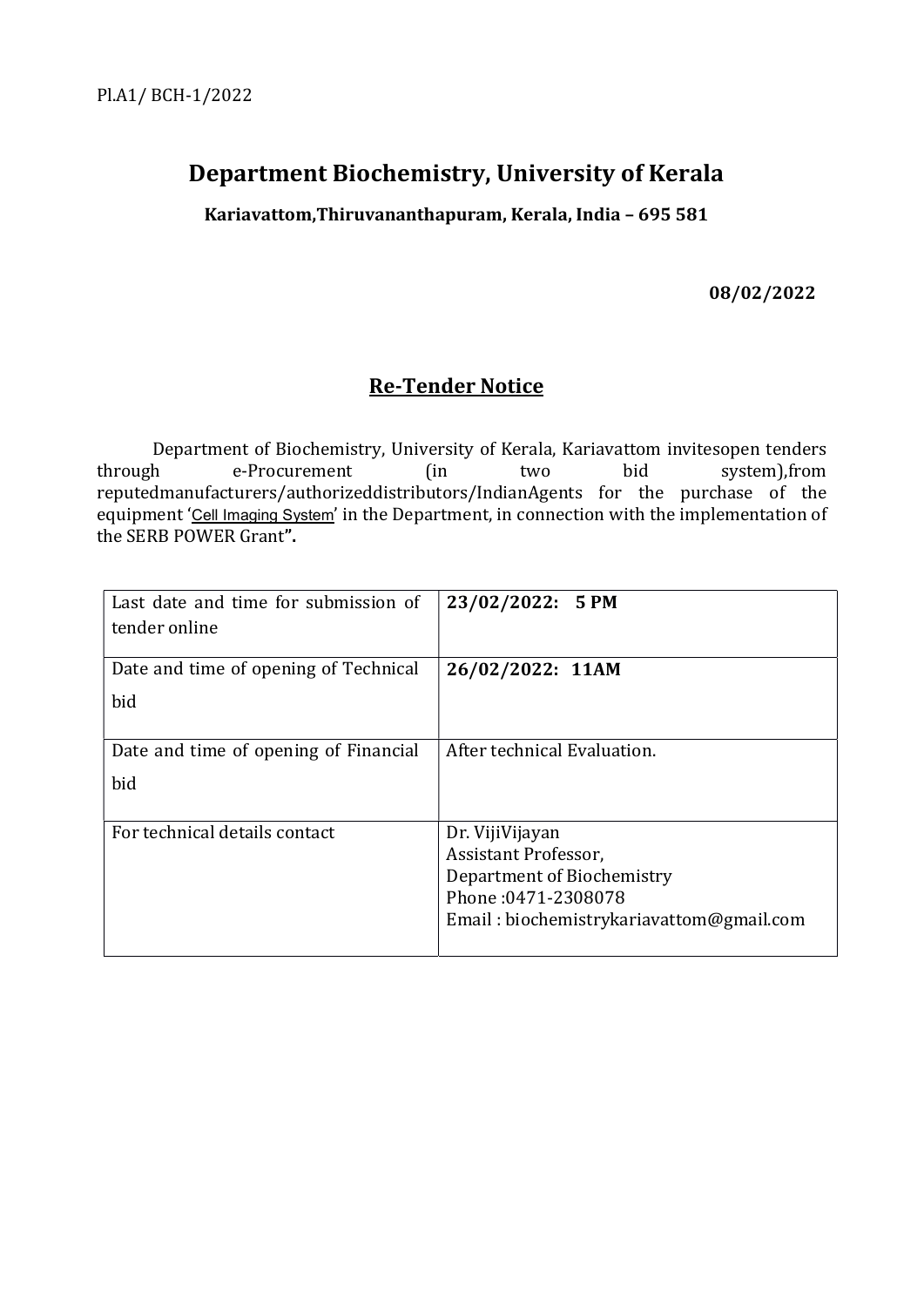#### TECHNICAL SPECIFICATIONS

- 1. A bench top cell imager with integrated camera and monitor for high quality brightfield, phase contrast and fluorescence imaging
- 2. Compact model that can be placed inside a standard cell culture hood
- 3. An easy to use quick system that does not require warm up, cool down or any filter changes
- 4. Should not require any darkroom environment for proper viewing
- 5. Should have 20X plan fluorite LWD objective
- 6. Condenser working distance should be 60 mm
- 7. Overall optical magnification should be 450X or better
- 8. Stage should be compatible for imaging of specimens in any cell culture wares: slides, culture discs and T flasks etc.
- 9. System should have focus assisted facility to adjust focus with ease
- 10. Illumination:The light source should have long life LED (50,000 hour lifespan), with adjustable intensity reliable for daily use.
- 11. Illumination should have blue, Green and red fluorescent channels (suitable for DAPI, GFP/FITC, Texas Red/RFP fluorescence) and single click overlay of all three channels
- 12. A high resolution CCD camera of >1.3 MP
- 13. The images captured by camera should be 16-bit monochrome, TIFF, PNG, JPG, or BMP (1296 × 964 pixels) format images can be possible.
- 14. The instrument should have a display of ≥12.5-inch integrated color display; minimum display resolution 1300 x 750 pixels; image resolution 1250 x 950 pixels; adjustable tilt
- 15. Should be provided with a printer
- 16. Warranty period of 3 years
- 17. Country of origin certificate should be provided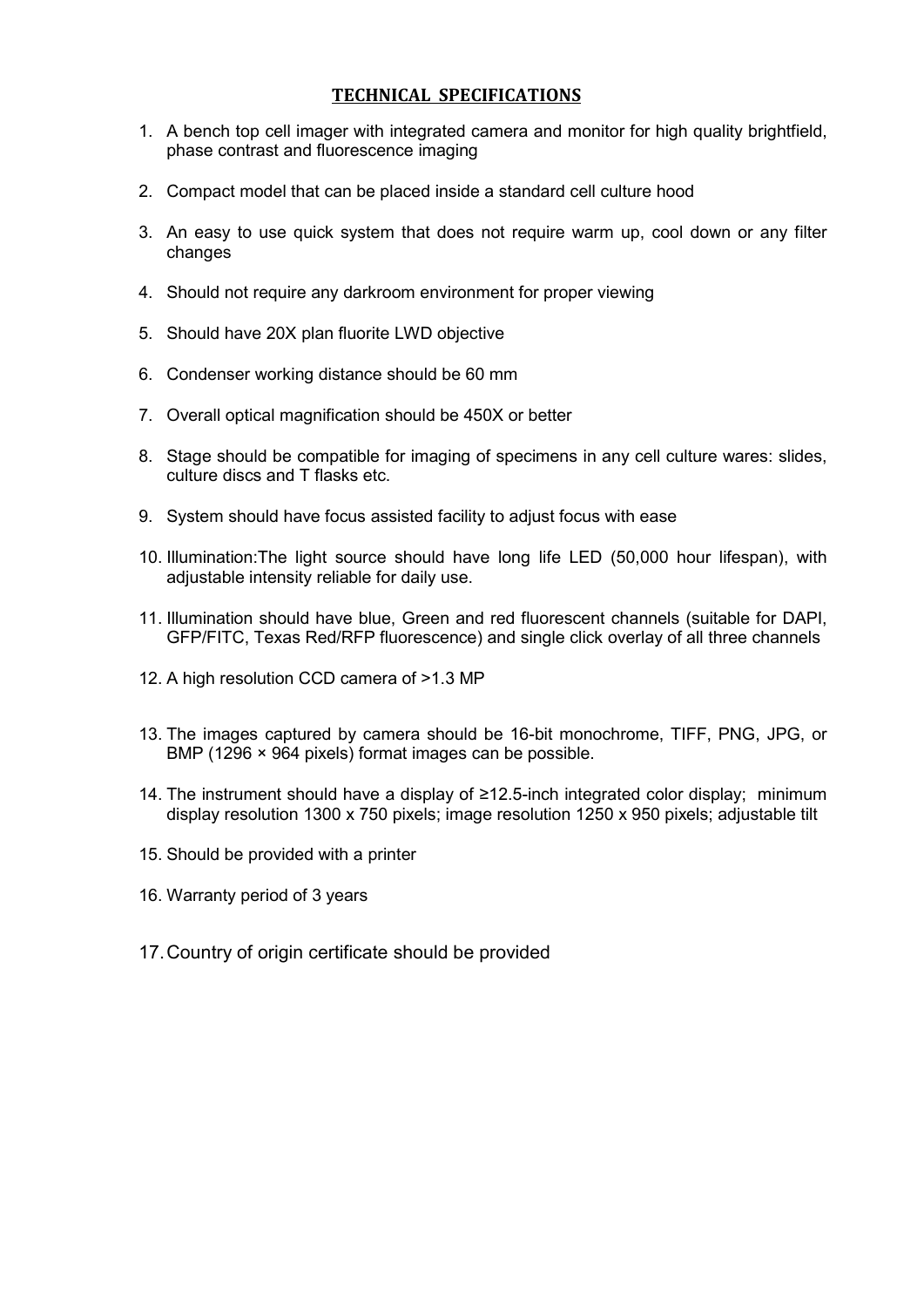### Terms and Conditions

- 1. Every tenderer should submit Tender fee of Rs. 2,500/-.
- 2. Every tenderer should submit Earnest Money Deposit (EMD) of Rs.10,000/-.
- 3. Quantities can be increased or decreased by purchaser and bidder has to supply deviated quantities at the rates prescribed and approved by the purchaser in the tender document. Purchase of optional items will be finalized at the time of financial evaluation. However, the bidder must quote the optional items. The bidder should quote all items; partial quote will not be accepted.
- 4. Original Equipment Manufacturer (OEM) Certificate/ Undertaking: If the bidder is not an OEM, Certificate of authorized dealership/ distributorship from the OEM for technical support to the bidder and supply of spares shall be furnished.
- 5. Incomplete & conditional tenders and tenders received after the due date will be summarily rejected without assigning any reasons thereof.
- 6. Commercial bids of short–listed vendors will only be opened. Please note that the Vendor(s) who do not qualify in the technical bid will not be considered for commercial bid.
- 7. The bidder must not sub-contract the work to other providers.
- 8. The prices quoted must be on "all-inclusive till destination" basis. The prices quoted should be inclusive of all Taxes, Insurance, Freight, Packing & Forwarding Charges, Handling, Delivery Charges, installation charges etc.
- 9. Payment terms: Payment against delivery and successful installation of the equipment in the department.
- 10. The configuration given is the minimum configuration that is/are required. Vendors may choose to supply higher/better/ enhanced systems/peripherals, but their financial quotes shall be treated as if they have been offered for the specified configuration only.
- 11. The Bidder shall bear all the costs associated with the preparation of the documents, submission of its bid and we will in no case be responsible or liable for these costs, regardless of the conduct or outcome of the bidding process.
- 12. The bid shall be typed and shall be signed by the bidder or a person duly authorized to bind the bidder to the contract.
- 13. The bid shall contain no interlineations, erasures or overwriting except as necessary to correct errors made by the Bidder. In such case the person or persons signing the bid shall initial such corrections.
- 14.The bidder is expected to examine all instructions, forms, terms, condition, and technical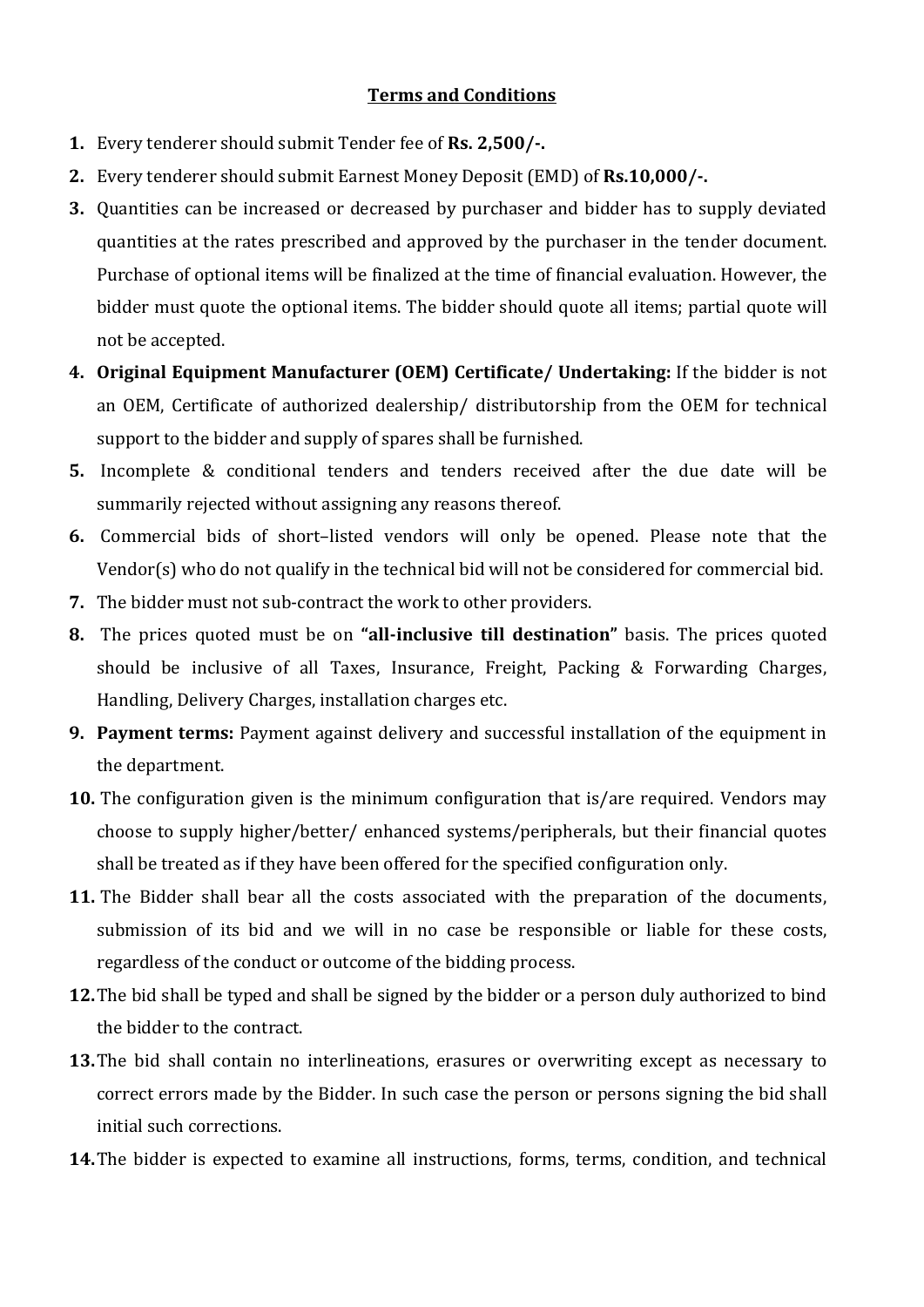specifications in the tender Documents. Failure to furnish all information required by the tender Documents or submission of a bid not substantially responsive may result in the rejection of its bid.

- 15.The bidders shall give undertaking that all the Components used in the equipment shall be original make as per the technical specifications submitted and the hardware/software shall be supplied with the authorized license certificates, if found contrary the supplier shall replace the component/equipment with original one at their own cost.
- 16.Validity of tender: Tender submitted shall remain valid at least for 90 days from the date of opening the tender. Validity beyond three months from the date of opening of the tender shall be by mutual consent.
- 17.Delivery and installation: Proposed delivery schedule should be mentioned clearly. Delivery and installation should be made at II Floor of the Department of Biochemistry, University of Kerala, Kariavattom Campus Trivandrum - 695581, without any extra cost. Complete installation, testing and demonstration of the system and day to-day maintenance are to be provided at site (inclusive of documentation, demurrage, customs duty, clearance and transportation charges). University of Kerala will provide customs duty exemption certificates if required.
- 18. The Supply and installation of items must be made within four weeks from the date of issue of supply order. Delay in supply will lead to penalty @1% of the value of tender for every week of delay or part thereof. (i.e. exceeding three days will be calculated as one week). If it is found that the items so supplied are not as per supply order specifications, the supply made will be rejected and Earnest Money Deposit will be forfeited.
- 19. Warranty period will start from the date of successful installation of all the items at site. Warranty Card has to be provided
- 20. Service facility: Supplier should mention their details of service setup and manpower in Trivandrum who are responsible for after sales support. The service provider should be available within 24 hours and preferably in Trivandrum.
- 21. In case of any dispute, the decision of the University authority shall be final and binding on the bidders. The undersigned reserves the right to reject any or all of the tenders received